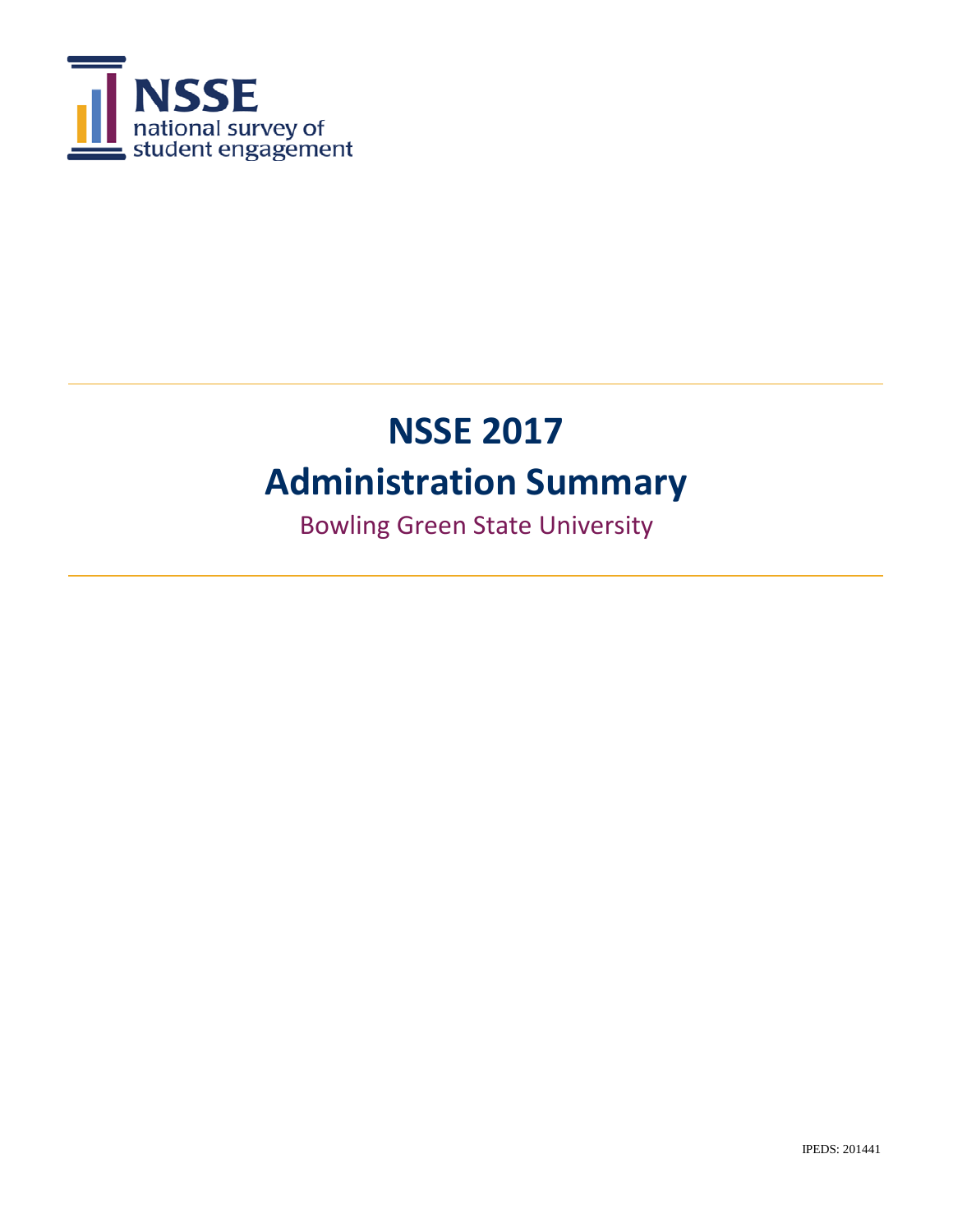This page intentionally left blank.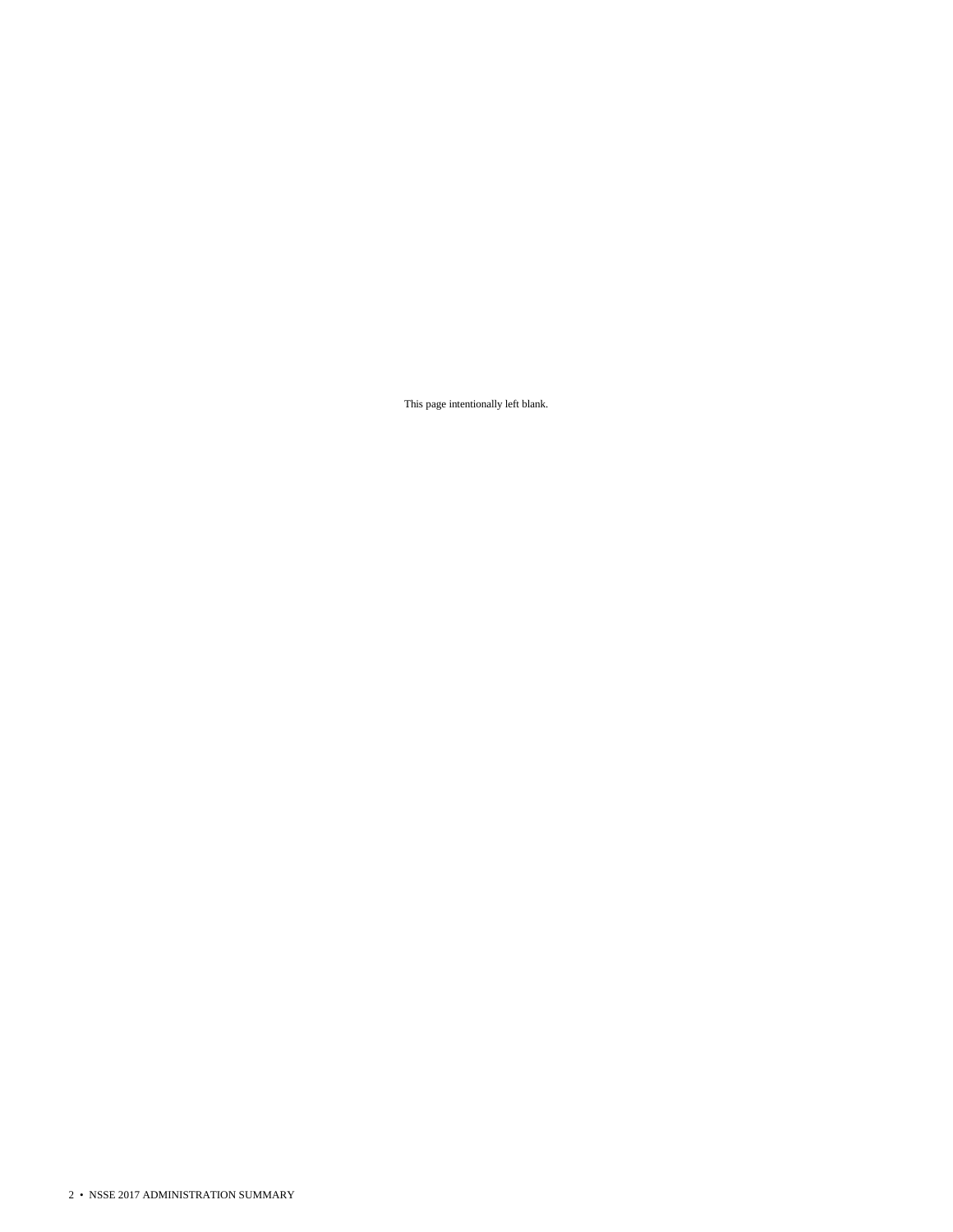

## **Administration Summary**

This report provides an overview of your NSSE administration, including details about your population and sample, response rates, representativeness of your respondents, survey customization choices, and recruitment message schedule. This information can be useful for assessing data quality and planning future NSSE administrations.

#### **Population and Respondents**

The table at right reports your institution's population sizes, how many students were sampled (whether census-administered or randomly selected), and how many completed the survey.

| Survey completions               | First-year | <b>Senior</b> |
|----------------------------------|------------|---------------|
| Submitted population             | 4,265      | 4,018         |
| Adjusted population <sup>a</sup> | 3,201      | 3,175         |
| Survey sample <sup>b</sup>       | 3,191      | 3,167         |
| Total respondents <sup>b</sup>   | 914        | 889           |
| Full completions <sup>c</sup>    | 712        | 676           |
| Partial completions              | 202        | 213           |

a. Adjusted for ineligible students and those for whom survey requests were returned as undeliverable.

b. Number of census or randomly sampled students invited to complete the survey. Targeted, experimental, and locally administered samples not included.

c. Completed at least one demographic question after the core engagement items on the survey.

#### **Response Rate and Sampling Error**<sup>a</sup>

The table below summarizes response rates and sampling errors for your institution and comparison groups. For more information see NSSE's Response Rate FAQ: **nsse.indiana.edu/pdf/Resp\_Rate\_FAQ.pdf**

| First-year  |             |                |             | <b>Senior</b> |            |                |             |
|-------------|-------------|----------------|-------------|---------------|------------|----------------|-------------|
|             | Comparison  |                | NSSE 2016 & |               | Comparison |                | NSSE 2016 & |
| <b>BGSU</b> | 2017        | Carnegie Class | 2017        | <b>BGSU</b>   | 2017       | Carnegie Class | 2017        |
| 29%         | 21%         | 22%            | 23%         | 28%           | 21%        | 23%            | 24%         |
| $+/- 2.7%$  | $+/- 1.0\%$ | $+/- 0.5%$     | $+/- 0.2%$  | $+/- 2.8%$    | $+/- 1.0%$ | $+/- 0.4%$     | +/- 0.2%    |
|             |             |                |             |               |            | .              |             |

a. Comparison group response rate and sampling error were computed at the student level (i.e., they are not institution averages) for all respondents.

b. Also called "margin of error," sampling error is an estimate of the amount a score based on a sample could differ from the true score on a given item. For example, if the sampling error is  $+/-$  5.0% and 40% of your students replied "Very often" to a particular item, then the true population value is most likely between 35% and 45%.

#### **Representativeness and Weighting**

The first table at right details variables submitted in your population file. Respondent and population percentages are listed side by side as a convenience to see how well the characteristics of your respondents reflect your first-year and senior populations. For detailed characteristics of the respondents in your reports, refer to your *Respondent Profile.*

NSSE data files include weights by institution-reported sex and enrollment status so institutional estimates reflect the population with respect to these characteristics. The second table at right provides the respondent and population proportions used to calculate your weights. For more information, see **nsse.indiana.edu/html/weighting.cfm**

| Representativeness               | First-year    |              | <b>Senior</b> |              |  |
|----------------------------------|---------------|--------------|---------------|--------------|--|
|                                  | Respondent %  | Population % | Respondent %  | Population % |  |
| Female                           | 68            | 57           | 65            | 56           |  |
| <b>Full-time</b>                 | 99            | 98           | 89            | 86           |  |
| First-time, first-year           | 97            | 95           | N/A           | N/A          |  |
| Race/ethnicity <sup>a</sup>      |               |              |               |              |  |
| Am. Indian or Alaska Native      | $\Omega$      | $\Omega$     | 0             | $\Omega$     |  |
| Asian                            | 2             | 1            | 1             | 1            |  |
| <b>Black or African American</b> | 8             | 10           | 6             | 7            |  |
| Hispanic or Latino               | 4             | 5            | 3             | 4            |  |
| Native Hawaiian/Other Pac. Isl.  | $\Omega$      | ŋ            | O             | O            |  |
| White                            | 79            | 77           | 82            | 80           |  |
| Other                            | $\Omega$      | 0            | $\Omega$      | $\Omega$     |  |
| Foreign or nonresident alien     | $\mathfrak z$ | 1            | 2             | 2            |  |
| Two or more races/ethnicities    | 3             | 4            | 4             | 3            |  |
| <b>Unknown</b>                   | 2             | 2            | 3             | 3            |  |

a. Based on the IPEDS categories (not available for Canadian institutions) submitted in the population file. Results for institutions without full (at least 90%) race/ethnicity information in the population file are not reported.

| Weighting         | First-year   |              | Senior       |              |  |
|-------------------|--------------|--------------|--------------|--------------|--|
|                   | Respondent % | Population % | Respondent % | Population % |  |
| Full-time, female | 67           | 56           | 59           | 50           |  |
| Full-time, male   | 32           | 42           | 30           | 36           |  |
| Part-time, female | 0            |              | b            | 6            |  |
| Part-time, male   |              |              | b            | 8            |  |